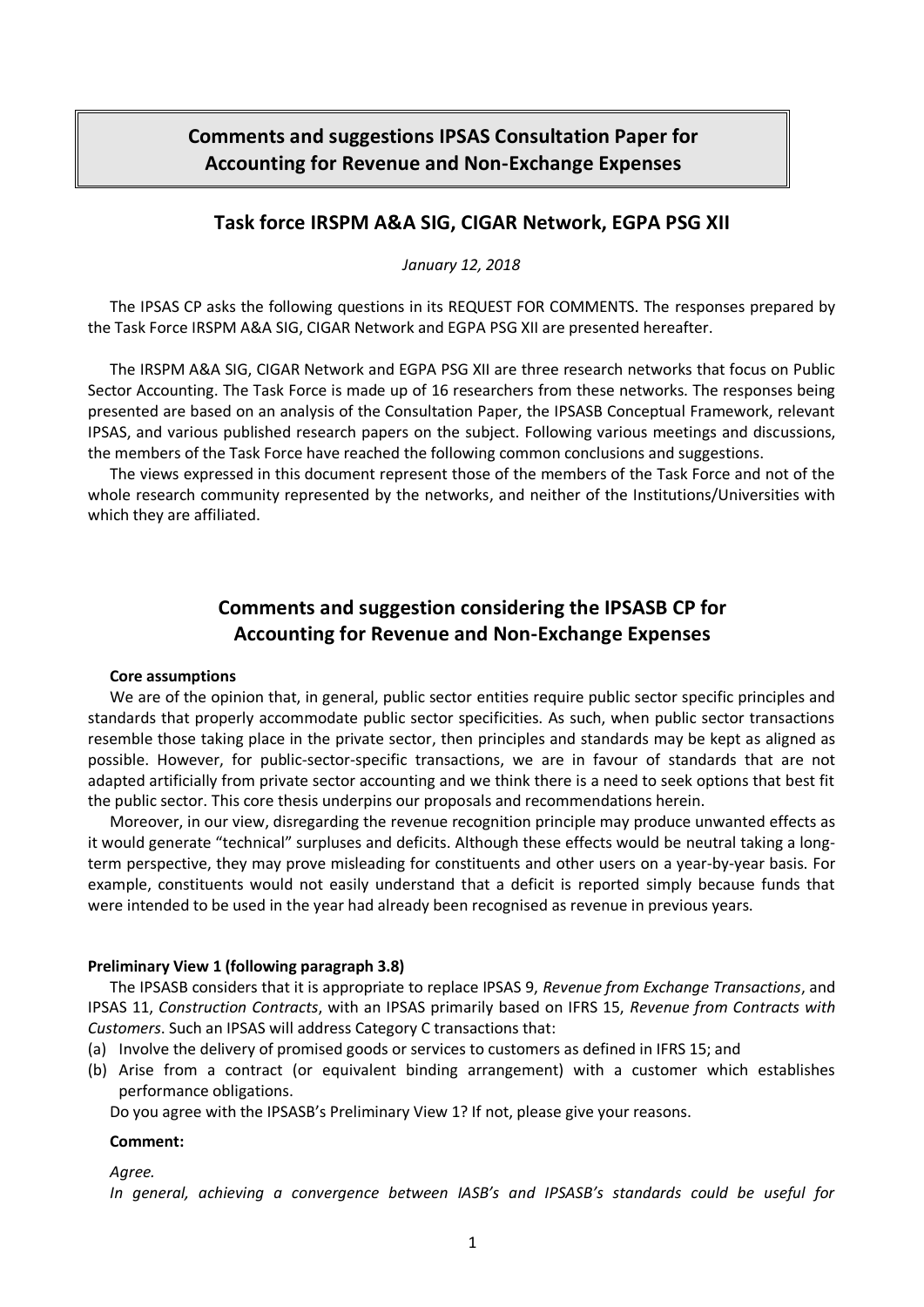*consolidation purposes in countries where commercially-oriented entities provide reports based on IFRS. This approach does make sense in the case of exchange transactions. Otherwise, particularities of the public sector should prevail. Coherently, such a convergence can be considered appropriate for revenue originating from the Category C transactions, which are based on commercial terms. However, it should be taken into account that the current version of IPSAS 11 also addresses non-commercial contracts, which should be considered as Category B transactions (if this Category is retained – see our comments on PV 3 and SMC 2) or as Category A transactions.*

## **Preliminary View 2 (following paragraph 3.9)**

Because Category A revenue transactions does not contain any performance obligations or stipulations, the IPSASB considers that these transactions will need to be addressed in an updated IPSAS 23.

Do you agree with the IPSASB's Preliminary View 2? If not, please give your reasons.

### **Comment:**

*Agree.* 

We would suggest providing additional guidance concerning the identification of the taxable event<sup>1</sup>, *taking into account the distinct characteristics of the main public sector entities, such as central government, local governments, and their agencies. (See also SMC 4).*

# **Specific Matter for Comment 1 (following paragraph 3.10)**

Please provide details of the issues that you have encountered in applying IPSAS 23, together with an indication of the additional guidance you believe is needed in an updated IPSAS 23 for:

- (a) Social contributions; and/or
- (b) Taxes with long collection periods.

If you believe that there are further areas where the IPSASB should consider providing additional guidance in an updated IPSAS 23, please identify these and provide details of the issues that you have encountered, together with an indication of the additional guidance you believe is needed.

#### **Comment:**

 $\overline{a}$ 

*A further area to be considered is providing additional guidance regarding taxes and fines with short collection periods (refer to answer to PV8).*

*Further clarification would be helpful on the accounting treatment of financial support provided on other than arms-length terms, as these might be seen to contain a non-exchange component. Such guidance might include concessionary loans, the deferral or release of loan repayment obligations and the giving of guarantees to third parties that provide finance to public sector organisations.* 

*Several other non-exchange transactions frequently occurring in governments (e.g., the taking over of debts of other governments or organisations; providing funds to establish/create a new governmental or non-profit organisation; transfers of the member states to international organisations such as NATO, EU, UN; and so on) would require additional guidance.*

*Finally, additional guidance regarding voluntary contributions (with or without conditions attached) received by international organisations could be provided<sup>2</sup> .*

# **Preliminary View 3 (following paragraph 4.64)**

The IPSASB considers that Category B transactions should be accounted for using the Public Sector Performance Obligation Approach.

Do you agree with the IPSASB's Preliminary View 3? If not, please give your reasons.

 $^1$  Capalbo, F. and Sorrentino, M. (2013), Cash to Accrual Accounting: Does it mean more control for the public sector? The case of Revenue from Non-Exchange Transactions, *Risk governance & control: financial markets & institutions*, vol. 3, no. 4, pp. 28-35.

<sup>2</sup> Bergmann, A. and Fuchs, S. (2017), Accounting Standards for Complex Resources of International Organizations, *Global Policy*, vol. 8, supplement 5, pp. 26-35.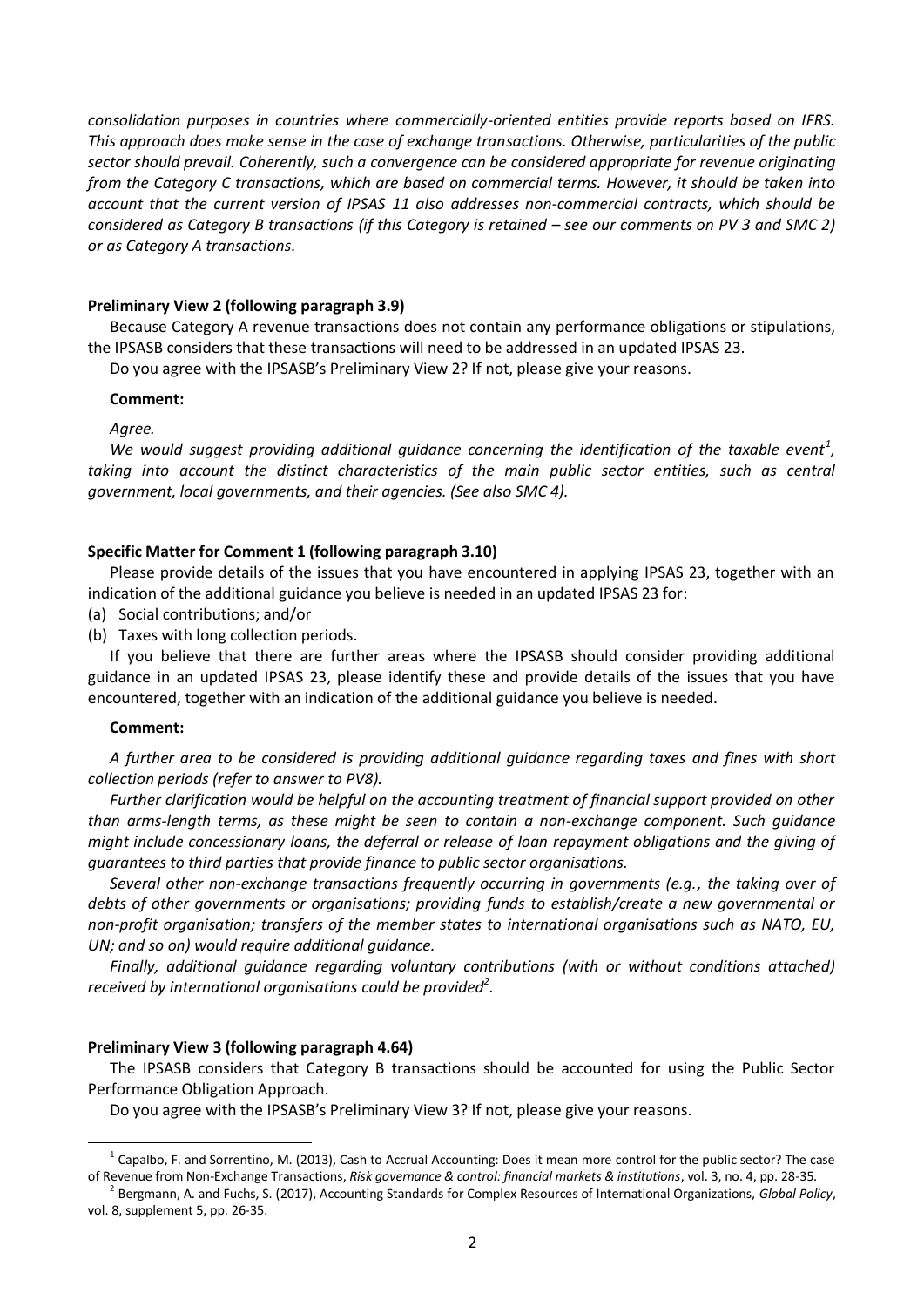# **Comment:**

*Disagree for the following reasons.* 

*(a) IPSASB defines the so-called Category B transactions as a hybrid class of exchange and non-exchange whereby performance obligations or stipulations or time requirements are emphasised. The accounting treatment proposed in the CP is that for exchange transactions, following the PSPOA approach in IFRS 15. In our opinion, this should not be a category apart from A and C, but belongs to the Category A Non-exchange transactions, whereby certain additional characteristics are considered and regulated.*

*(b) The PSPOA does not comprehensively tackle the issue of recognizing revenue over a time period. Furthermore, each of its five steps can cause several criticalities (see our response to SMC2 below).*

# **Specific Matter for Comment 2 (following paragraph 4.64)**

The IPSASB has proposed broadening the requirements in the IFRS 15 five-step approach to facilitate applying a performance obligation approach to Category B transactions for the public sector. These five steps are as follows:

Step 1 – Identify the binding arrangement (paragraphs 4.29 - 4.35);

Step 2 – Identify the performance obligation (paragraphs 4.36 - 4.46);

Step 3 – Determine the consideration (paragraphs 4.47 – 4.50);

Step 4 – Allocate the consideration (paragraphs 4.51 – 4.54); and

Step 5 – Recognize revenue (paragraphs 4.55 – 4.58).

Do you agree with the proposals on how each of the IFRS 15 five-steps could be broadened?

If not, please explain your reasons.

## **Comment:**

 $\overline{a}$ 

*Disagree. It would often be difficult to apply in practice the five steps suggested by the CP, especially step no. 2 (identification of "distinct services"), for transactions that include a significant non-exchange component. We accept that public sector entities are capable of interpreting their relationships in ways that might fit the approach in IFRS 15, but we do not see this as the most natural or effective application in a public-sector setting.* 

*Governments do not make deals like enterprises, which can agree almost freely on certain contractual binding arrangements and performance obligations implying price and thus revenue changes. Very often governments cooperate with other governments (e.g. local authorities) or with non-profit organizations based on legislation and regulations, which provide a framework including oversight activities in which the non-exchange transactions are conducted. Moreover, such public administration frameworks differ across countries and jurisdictions depending on constitutional laws and on the way governments are organized<sup>3</sup> . Furthermore, governments and non-profit organizations have fewer pure supplier-client relationships than private-sector enterprises; governments often cooperate by agency relationships in order to create public services and that is why they organize non-exchange activities. Therefore, it is difficult to apply IFRS 15 as a general reference for the wide variety of differently regulated public sector entities.*

## **Specific Matter for Comment 3 (following paragraph 4.64)**

If the IPSASB were to implement Approach 1 and update IPSAS 23 for Category B transactions, which option do you favour for modifying IPSAS 23 for transactions with time requirements (but no other stipulations):

- (a) Option (b) Require enhanced display/disclosure;
- (b) Option (c) Classify time requirements as a condition;
- (c) Option (d) Classify transfers with time requirements as other obligations; or
- (d) Option (e) Recognize transfers with time requirements in net assets/equity and recycle through the statement of financial performance.

<sup>&</sup>lt;sup>3</sup> Ouda, H.A.G. (2016), A Practice-Relevant Approach for Revenues Recognition in the Public Sector Entities: A Practitioner's Perspective, *International Journal on Governmental Financial Management*, vol. XVI, no 2, pp. 52-67.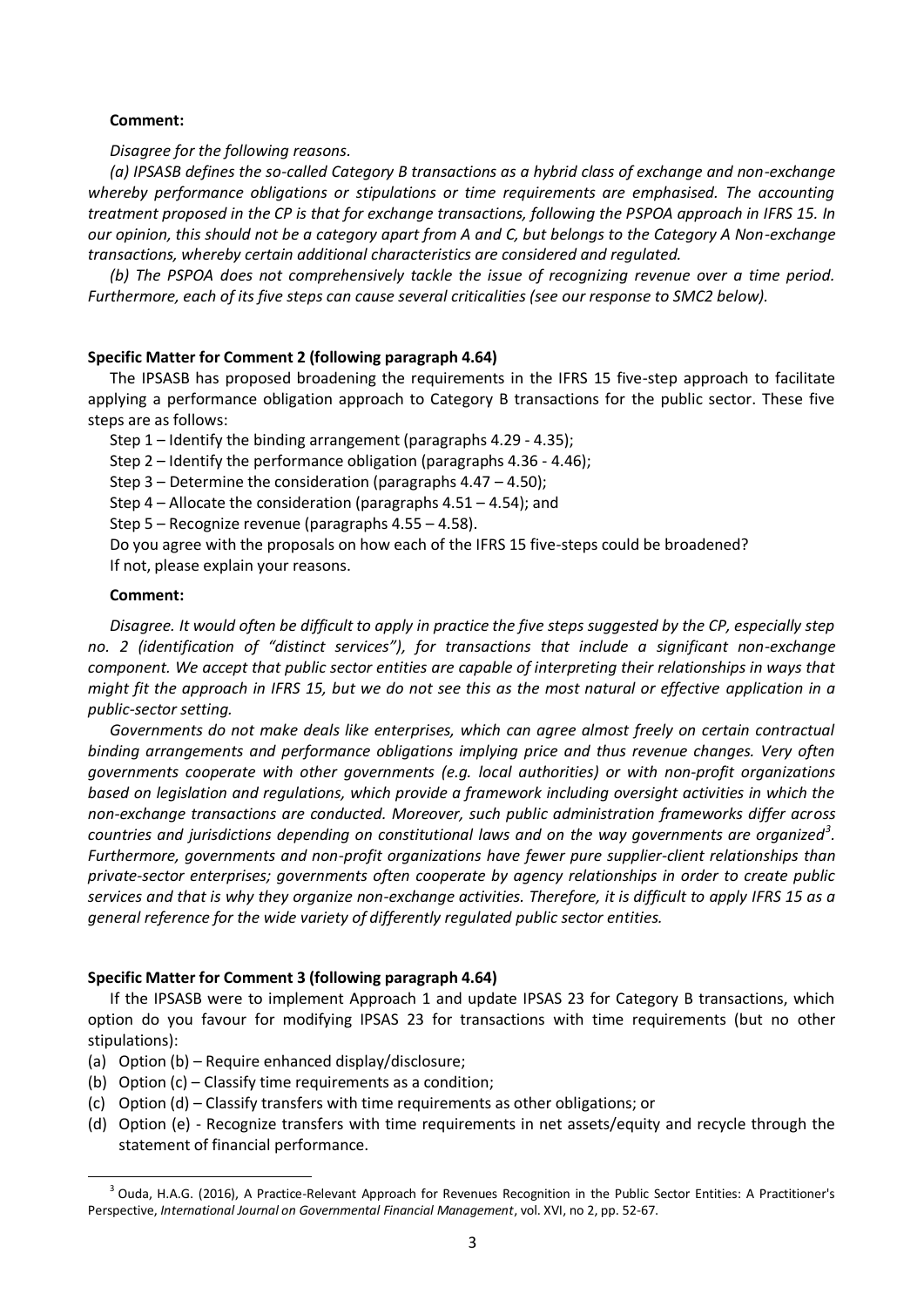Please explain your reasons.

#### **Comment:**

*Option b) can distort the performance measurement during a period if applied alone. In any case, disclosures cannot compensate for inadequate or inappropriate accounting. Additional disclosures may be useful in combination with other alternative options.*

*Option c) can create superficial liabilities.*

*Option d) might inflate liabilities; in fact, if there is no obligation to return any cash flows, they are not a liability but represent restricted funds. It is typical for governments to function as an agent on behalf of the society they represent and the resources they obtain are assigned to certain programs or objectives. Therefore, these resources are earmarked by allocating funds, which are not liabilities, but which are part of the net assets/equity. One can refer to the American governmental fund accounting system regulated by the US GASB (Governmental Accounting Standards Board).*

*Option e) can be adopted, although preferably without the use of and recycling in 'Other Comprehensive Income' (this expression would be misleading). We suggest using expressions like "Restricted Funds", to be considered as part of the net assets. This option allows the recognition of revenues over a period of time and their attribution to the period in which expenses for the provision of services occur. This solution, compared to the PSPOA, seems to better accommodate both the specificity of public sector entities and the revenue recognition principle. Indeed, it allows the recognition of revenues over more than one reporting period in those cases, very common in the public sector, in which binding agreements do not contain explicit promises about the distinct services to be delivered.* 

## **Specific Matter for Comment 4 (following paragraph 4.64)**

Do you consider that the option that you have identified in SMC 3 should be used in combination with Approach 1 Option (a) – Provide additional guidance on making the exchange/non-exchange distinction?

- (a) Yes
- (b) No

Please explain your reasons.

#### **Comment:**

#### *Agree: Providing additional guidance could be useful.*

*More generally, providing "practical guides", where the distinct characteristics of the main public sector entities (central government, local governments, agencies, and so on) could be considered, would be useful. These guides could be provided in separate documents (not as an appendix of a standard) where different examples could help practitioners.*

#### **Preliminary View 4 (following paragraph 5.5)**

The IPSASB considers that accounting for capital grants should be explicitly addressed within IPSAS. Do you agree with the IPSASB's Preliminary View 4? If not please give your reasons.

#### **Comment:**

*Agree: In most public sector entities or government levels, capital grants are material amounts and relevant to many public investments (e.g. in infrastructure).*

## **Specific Matter for Comment 5 (following paragraph 5.5)**

- (a) Has the IPSASB identified the main issues with capital grants? If you think that there are other issues with capital grants, please identify them.
- (b) Do you have any proposals for accounting for capital grants that the IPSASB should consider? Please explain your issues and proposals.

#### **Comment:**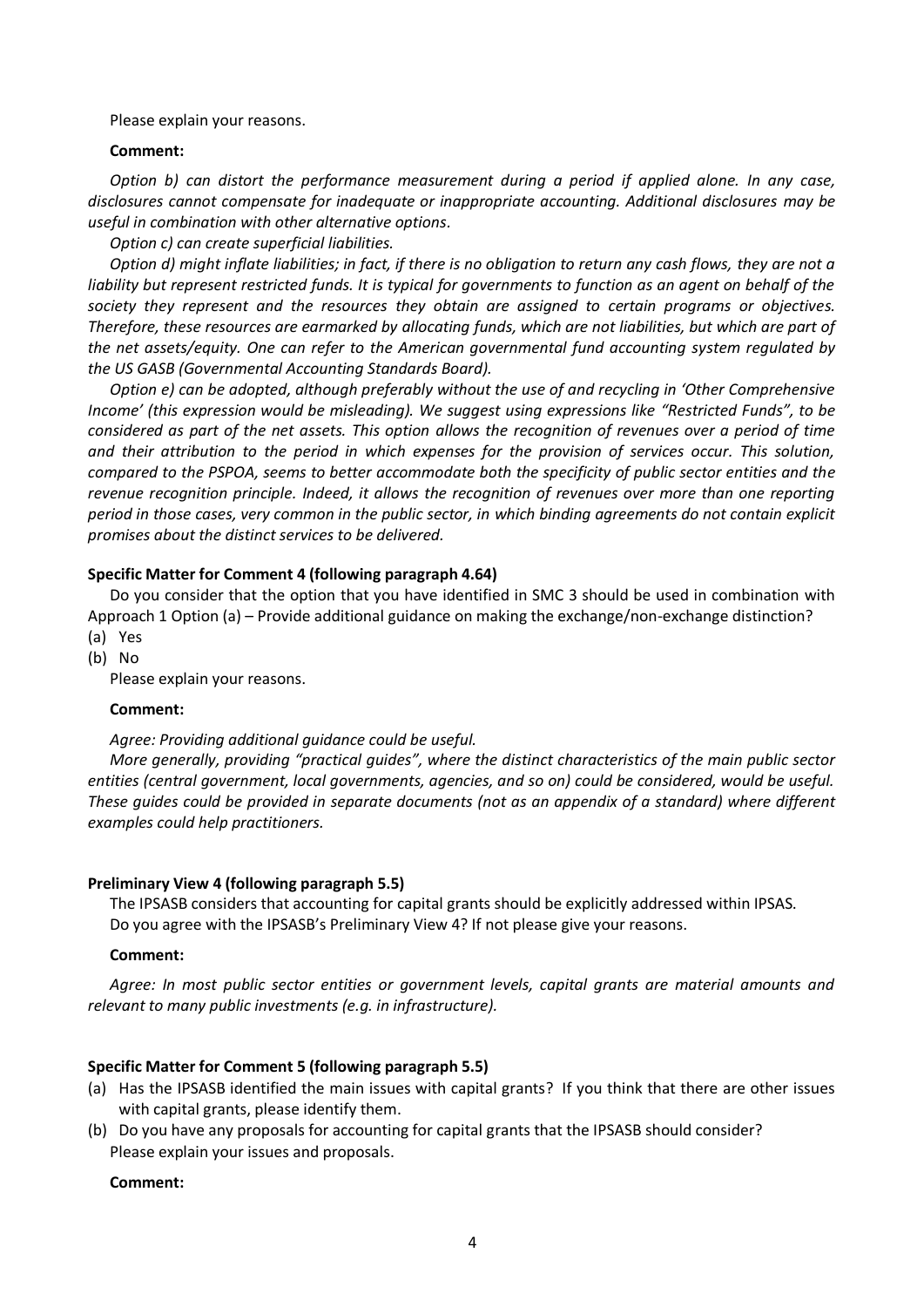*(a) The main issues have been identified. Capital grants recognition could be connected to the rules established by the entity which provides the grants. For example, for EU Grants, condition of receipt would normally be related to adherence to rules. Once adherence is approved, the grant is given.*

*(b) IAS 20's requirements can somehow be considered as a reference, allowing recognition of capital grants as revenue on a systematic basis over the useful life of the asset financed by the grants. We suggest adopting this approach since it allows the capital grants to appear in a separate line and can then be tracked over time and compared across entities. Furthermore, this approach is particularly suited for governments, given that, differently from private firms, capital grants are a common way of funding the purchase of non-current assets.* 

*However, the deferred capital grants should not be recorded as a liability, but as a 'Capital Grant Fund' as part of the net assets/equity. The receipt of the capital grant and its accounting treatment should be disclosed in the notes.*

*We are not in favour of adopting the alternative approach of IAS 20, which considers capital grants as a deduction from the cost of the asset. This would influence information that is useful for cost accounting purposes. Deducting the grant from the cost of the asset would produce a misleading representation of the government's asset base for accountability purposes. There are cases where we are interested about the cost of services, regardless of funding sources, for performance measurement and other purposes.*

#### **Specific Matter for Comment 6 (following paragraph 5.9)**

Do you consider that the IPSASB should:

- (a) Retain the existing requirements for services in-kind, which permit, but do not require recognition of services in-kind; or
- (b) Modify requirements to require services in-kind that meet the definition of an asset to be recognised in the financial statements provided that they can be measured in a way that achieves the qualitative characteristics and takes account of the constraints on information; or
- (c) An alternative approach.

Please explain your reasons. If you favour an alternative approach please identify that approach and explain it.

#### **Comment:**

*The existing requirements (Option a) reduce the comparability of financial statements. In our view, the services in-kind are free and should not be accounted for in the general ledger since their cost does not really exist. This does not mean that services in-kind should not be reported: they can have important consequences and should be documented, explained and disclosed off-balance sheet. We would argue that in terms of making an analysis or to take management decisions, the 'valuation' of services in-kind is necessary, but not in the general ledger where only really existing costs should be recorded.*

*Option b) might provide an excessive discretionary power.*

*A possible alternative approach (Option c) could consist in identifying the value of services in-kind and disclose it in the notes if a public sector entity considers these services significant and necessary (as in the case of services the entity would otherwise purchase, which means that obtaining information about their cost should not be onerous). Estimating the value of services in-kind can be a form of reporting, but we argue that non-existent costs must not be included in the general ledger. Accordingly, this option would mean that the issue of measuring the value of services in-kind may become relevant for decision making purposes. But for accountability purposes disclosure about them off-balance sheet may make sense.* 

#### **Preliminary View 5 (following paragraph 6.37)**

The IPSASB is of the view that non-exchange transactions related to universally accessible services and collective services impose no performance obligations on the resource recipient. These non-exchange transactions should therefore be accounted for under The Extended Obligating Event Approach.

Do you agree with the IPSASB's Preliminary View 5? If not, please give your reasons.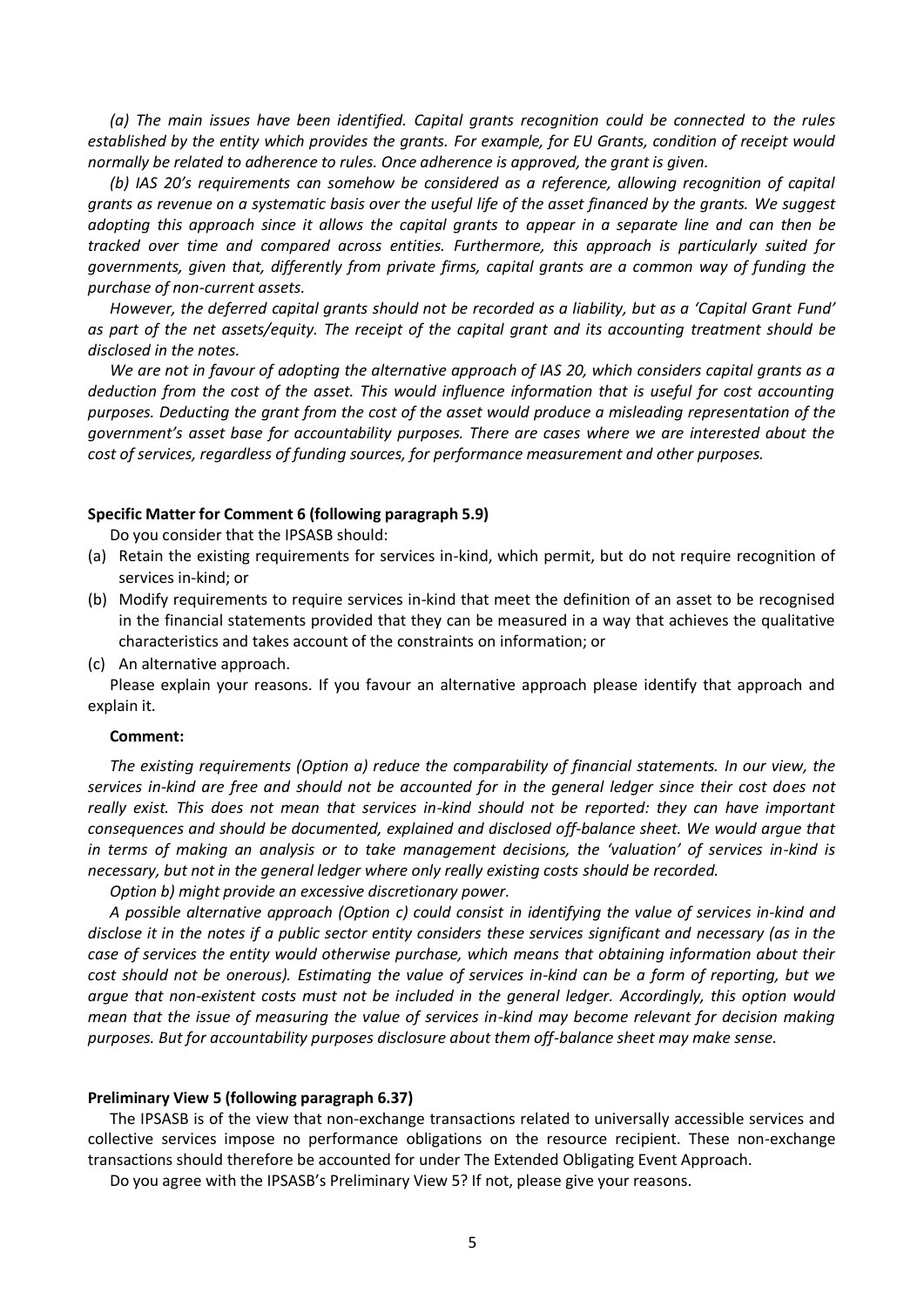#### **Comment:**

*Agree, but please note that there is no obligating event (see PV 6).*

### **Preliminary View 6 (following paragraph 6.39)**

The IPSASB is of the view that, because there is no obligating event related to non-exchange transactions for universally accessible services and collective services, resources applied for these types of non-exchange transactions should be expensed as services are delivered.

Do you agree with the IPSASB's Preliminary View 6? If not, please give your reasons.

### **Comment:**

*Agree.*

## **Preliminary View 7 (following paragraph 6.42)**

The IPSASB is of the view that where grants, contributions and other transfers contain either performance obligations or stipulations they should be accounted for using the PSPOA which is the counterpart to the IPSASB's preferred approach for revenue.

Do you agree with the IPSASB's Preliminary View 7? If not, please give your reasons

#### **Comment:**

*Disagree: If grants, contributions and other transfers belong to the Category B transactions, according to our comment on PV 3, the PSPOA should be avoided.*

*Disagree with the view that treatment of expenditure has to mirror treatment of revenues. Recognition of revenues and expenses should reflect the essence of the transaction from the lens of each part that is involved. It is important that public sector entities' revenues are not anticipated and/or overstated. This is consistent with the principle of conservatism, although the problem goes beyond the respect of this principle, evoking a more general and careful deliberation on the approach adopted while recognising revenues and expenses<sup>4</sup> .*

To clarify our point of view, in the Appendix, we refer to the 'Illustrative Examples' provided by the Board *at the end of the Consultation Paper.*

#### **Preliminary view 8 (following paragraph 7.18)**

The Board considers that at initial recognition, non-contractual receivables should be measured at face value (legislated amount) of the transaction(s) with any amount expected to be uncollectible identified as an impairment.

Do you agree with the IPSASB's Preliminary View 8? If not, please give your reasons.

### **Comment:**

 $\overline{\phantom{a}}$ 

### *Agree with the initial recognition at face value (legislative amount).*

*It should be taken into account that one of the parties to the transaction is not "willing" (as also highlighted in the CP itself). This fact justifies that non-contractual and contractual receivables are treated differently. Moreover, sometimes a non-contractual receivable not only does not materialize, but may carry the risk of turning into a liability – for example, a court fine that is subsequently not paid and the transgressor ends up serving a prison sentence instead.*

*Agree with impairment methodology. If there is a high likelihood that significant amounts could be uncollectible, both non-contractual receivables and revenue should not be recognised (the entity could provide information in the notes). Otherwise, non-contractual receivables can be recognised at the* 

<sup>&</sup>lt;sup>4</sup> Biondi, Y., Tsujiyama, E., Glover, J., Jenkins, N.T., Jorgensen, B., Lacey, J. and Macve, R. (2014), 'Old Hens Make the Best Soup': Accounting for the Earning Process and the IASB/FASB Attempts to Reform Revenue Recognition Accounting Standard*s*, *Accounting in Europe*, vol. 11, no. 1.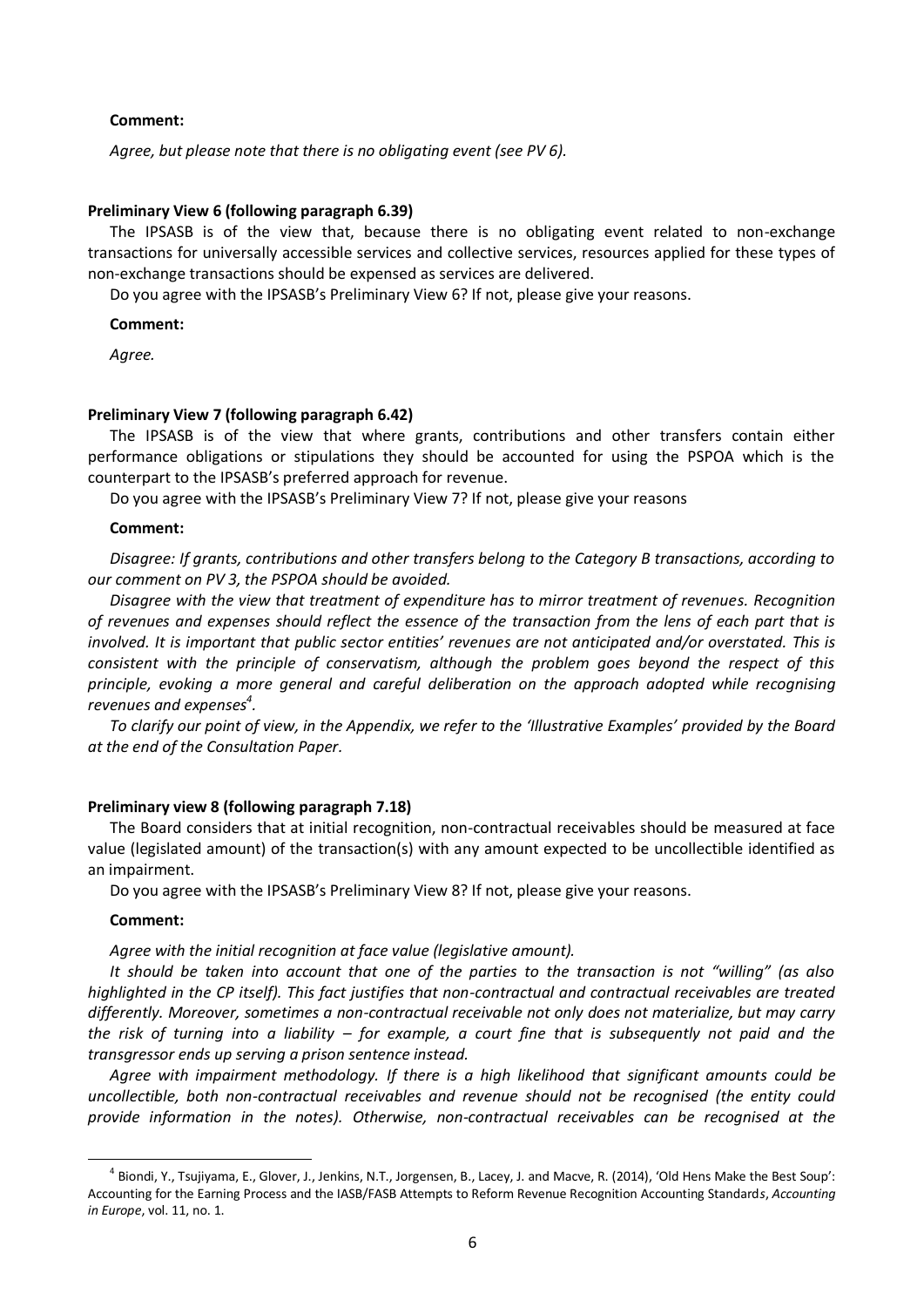*legislative amount, and any amount expected to be uncollectible is disclosed and taken into account at subsequent measurement.*

# **Preliminary View 9 (following paragraph 7.34)**

The IPSASB considers that subsequent measurement of non-contractual receivables should use the fair value approach.

Do you agree with the IPSASB's Preliminary View 9? If not, please give your reasons.

# **Comment:**

*Disagree.* 

*The cost approach, using undiscounted cash flows, is more straightforward, maybe less costly and less sensitive to political manipulation. The argument that adopting this approach implies that non-contractual receivables are not considered as financial instruments seems to be not so relevant, taking into account the characteristics of non-contractual receivables compared to those of contractual receivables (refer to our response to PV8).*

# **Specific Matter for Comment 7 (following paragraph 7.46)**

For subsequent measurement of non-contractual payables do you support:

- (a) Cost of Fulfillment Approach:
- (b) Amortized Cost Approach;
- (c) Hybrid Approach; or

(d) IPSAS 19 requirements?

Please explain your reasons.

# **Comment:**

*Support IPSAS 19 requirements, which are straightforward enough. Moreover, as in the previous case (see comments on PV8 and PV9), it is not relevant that non-contractual payables are not considered as financial instruments: after all, non-contractual payables are not similar to financial instruments because not all parties have necessarily entered "willingly" into the transaction.*

# **Other comments**

*Chapter 6*

- **•** Table on page 49: Universal Education does mitigate effect on social risks should read "Yes"
- *Re-6.29 and 6.34: In a tripartite situation, Steps 2 and 5 become complicated and onerous for the resource provider.*
- *Re-6.33: The allocation and bundling is subjective.*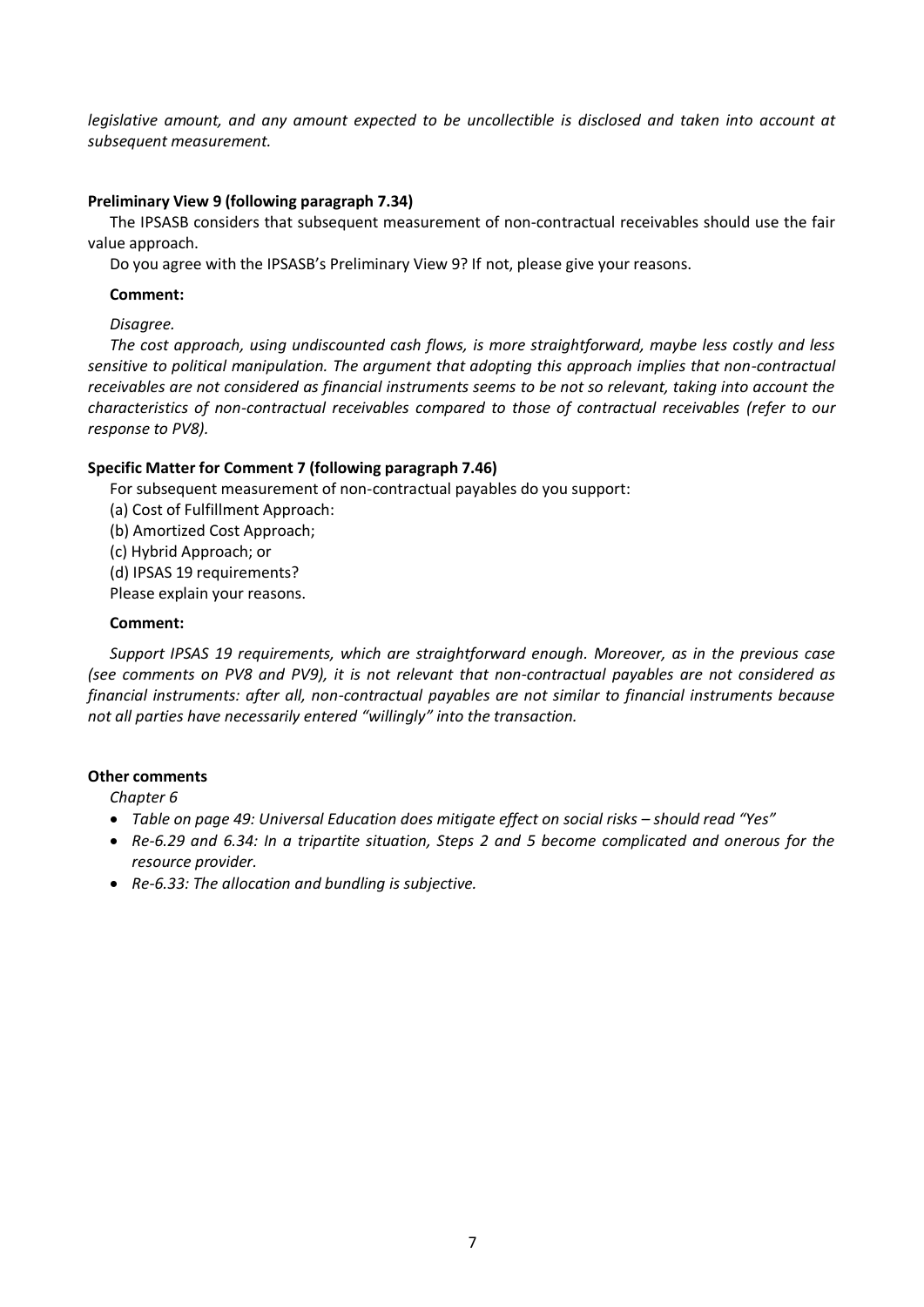#### **Appendix**

**GENERAL (NON-SPECFIC) GRANT**: A national government transfers CU10 million to a local government to undertake social programs.

*We find this example to be somewhat strange. It appears that there are no conditions at all placed on the local government for the supply of its services and that the grant is not returnable, under any circumstances, to the national government. We think that, in practice, some conditions / requirements would exist either in administrative law or in the outline terms for the payment of the grant. Furthermore, this appears to be a revenue grant that we would expect to be provided annually by the national government and not three years in advance. Nevertheless, we have taken the terms of the grant as given in the consultation paper.*

| Resource recipient (Local government) perspective<br>(revenue recognition)                                     |                 |      |    | Resource provider (National government) perspective<br>(expenses recognition)<br>Journal entries we support: |             |    |  |
|----------------------------------------------------------------------------------------------------------------|-----------------|------|----|--------------------------------------------------------------------------------------------------------------|-------------|----|--|
|                                                                                                                |                 |      |    |                                                                                                              |             |    |  |
| Dr.                                                                                                            | Receivables     |      | 10 |                                                                                                              |             |    |  |
| Cr.                                                                                                            | Restricted fund | 10   |    | Cr.                                                                                                          | Liabilities | 10 |  |
| Dr.                                                                                                            | Restricted fund | 3.33 |    |                                                                                                              |             |    |  |
| Cr.                                                                                                            | Revenue         | 3.33 |    |                                                                                                              |             |    |  |
| Battanala fan ann nachtan de ann stan dha chemathial Battanala fan ann nachtan de ann stan silan dhana ta an i |                 |      |    |                                                                                                              |             |    |  |

**Rationale for our position.** In our view, the alternative **Rationale for our position.** In our view, when there is an treatment based on the recognition of this amount agreement on the transfer as a non-exchange transaction, immediately and entirely as revenue (see our comment the provider immediately undergoes the expense of CU 10 on SMC 3), is incorrect. The transfer is actually the provision of a "restricted fund", being part of the net assets instead of being a liability. It is not a liability because there are no performance obligations on the local government and the funding is not repayable to the national government. In effect, the local government is receiving funding for three years of its activities as a lump sum rather than three individual annual grants. million. The alternative treatment, based on the recognition of an asset, is incorrect. The national government has no asset, since the amount does not yield further benefit to the national government and it is non-refundable with no attached performance obligations (according to the terms of the example). We would also argue that "mirror thinking" may facilitate

consolidation, but this is not the issue here. Maybe, the Board could take into consideration consolidation issues when drafting guidance.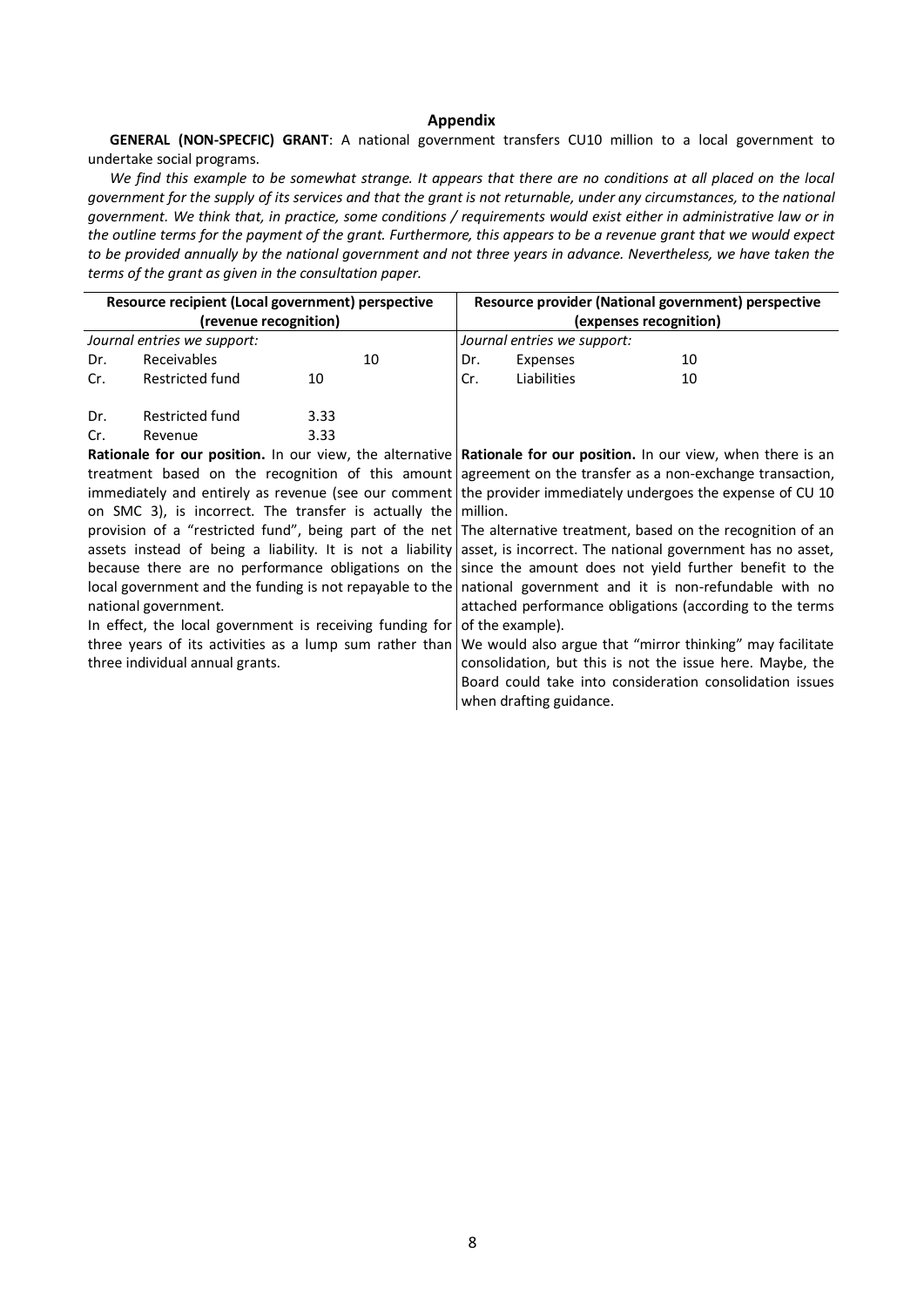**A SPECIFIC GRANT (COVERING VACCINATIONS, WITH NO RETURN OBLIGATION):** A national government signs an agreement to make a cash transfer of CU 5 million to a health service entity providing a vaccination program*.* 

| Resource recipient (Health service entity) perspective                                                                                                                                                                                                                                                                                                                                                                                    |                        |               | Resource provider (National government) perspective                                                                                                                                                                                                                                                                                                                                                                                                                                                                                                                                                                                                                                                                                                                                                                                                                                                                                                                                                                                                                         |                        |   |  |  |
|-------------------------------------------------------------------------------------------------------------------------------------------------------------------------------------------------------------------------------------------------------------------------------------------------------------------------------------------------------------------------------------------------------------------------------------------|------------------------|---------------|-----------------------------------------------------------------------------------------------------------------------------------------------------------------------------------------------------------------------------------------------------------------------------------------------------------------------------------------------------------------------------------------------------------------------------------------------------------------------------------------------------------------------------------------------------------------------------------------------------------------------------------------------------------------------------------------------------------------------------------------------------------------------------------------------------------------------------------------------------------------------------------------------------------------------------------------------------------------------------------------------------------------------------------------------------------------------------|------------------------|---|--|--|
| (revenue recognition)                                                                                                                                                                                                                                                                                                                                                                                                                     |                        |               |                                                                                                                                                                                                                                                                                                                                                                                                                                                                                                                                                                                                                                                                                                                                                                                                                                                                                                                                                                                                                                                                             | (expenses recognition) |   |  |  |
| Journal entries we support:                                                                                                                                                                                                                                                                                                                                                                                                               |                        |               | Journal entries we support:                                                                                                                                                                                                                                                                                                                                                                                                                                                                                                                                                                                                                                                                                                                                                                                                                                                                                                                                                                                                                                                 |                        |   |  |  |
| Dr.                                                                                                                                                                                                                                                                                                                                                                                                                                       | Cash                   | 5             | Dr.                                                                                                                                                                                                                                                                                                                                                                                                                                                                                                                                                                                                                                                                                                                                                                                                                                                                                                                                                                                                                                                                         | Expenses               | 5 |  |  |
| Cr.                                                                                                                                                                                                                                                                                                                                                                                                                                       | <b>Restricted fund</b> | 5             | Cr.                                                                                                                                                                                                                                                                                                                                                                                                                                                                                                                                                                                                                                                                                                                                                                                                                                                                                                                                                                                                                                                                         | Cash                   | 5 |  |  |
| According to the length of the vaccination programme,<br>the revenue is recognized and the restricted fund reverses<br>accordingly:                                                                                                                                                                                                                                                                                                       |                        |               |                                                                                                                                                                                                                                                                                                                                                                                                                                                                                                                                                                                                                                                                                                                                                                                                                                                                                                                                                                                                                                                                             |                        |   |  |  |
| Dr.                                                                                                                                                                                                                                                                                                                                                                                                                                       | Restricted fund        | <b>CU XXX</b> |                                                                                                                                                                                                                                                                                                                                                                                                                                                                                                                                                                                                                                                                                                                                                                                                                                                                                                                                                                                                                                                                             |                        |   |  |  |
| Cr.                                                                                                                                                                                                                                                                                                                                                                                                                                       | Revenue                | <b>CU XXX</b> |                                                                                                                                                                                                                                                                                                                                                                                                                                                                                                                                                                                                                                                                                                                                                                                                                                                                                                                                                                                                                                                                             |                        |   |  |  |
| treatment based on the recognition of a liability:                                                                                                                                                                                                                                                                                                                                                                                        |                        |               | Rationale for our position. In our view, the alternative Rationale for our position. In our view, the alternative<br>treatment, based on the recognition of an asset:                                                                                                                                                                                                                                                                                                                                                                                                                                                                                                                                                                                                                                                                                                                                                                                                                                                                                                       |                        |   |  |  |
| Dr.                                                                                                                                                                                                                                                                                                                                                                                                                                       | Cash                   | 5             | Dr.                                                                                                                                                                                                                                                                                                                                                                                                                                                                                                                                                                                                                                                                                                                                                                                                                                                                                                                                                                                                                                                                         | Asset                  | 5 |  |  |
| Cr.                                                                                                                                                                                                                                                                                                                                                                                                                                       | Liability              | 5             | Cr.                                                                                                                                                                                                                                                                                                                                                                                                                                                                                                                                                                                                                                                                                                                                                                                                                                                                                                                                                                                                                                                                         | Cash                   | 5 |  |  |
| is incorrect because there is no debt owing to the grant is incorrect. The national government should recognise an<br>provider. Therefore, the credit balance should be<br>recorded in a restricted fund as part of net assets/equity.<br>Essentially, we could agree with the PSPOA $-$ BUT the expenses are realized.<br>"non-earned" grant is recorded as a restricted fund (as<br>part of net assets/equity) rather than a liability. |                        |               | expense rather than an asset because, once the grant<br>provider has made the binding agreement, all of the<br>Should the national government initially recognise an<br>asset, it would then need to set up adequate information<br>flows from the beneficiaries to gradually expense the<br>asset. This may become excessively cumbersome and/or<br>insufficiently reliable, considering the multitude of entities<br>being funded. Therefore, this treatment should probably<br>be limited to the cases where any unused funding is<br>explicitly required to be returned.<br>Although it could result in lower future grant payments<br>until the vaccinations are provided (see CP page 81, fourth<br>bullet point), the provider is committed to give the full<br>funding. If the full vaccination programme is not given,<br>then this would be an issue that is reflected in the<br>accounts of the health service organization, which would<br>have a balance on its restricted fund account that it can<br>transfer on to other programmes (for which the provider |                        |   |  |  |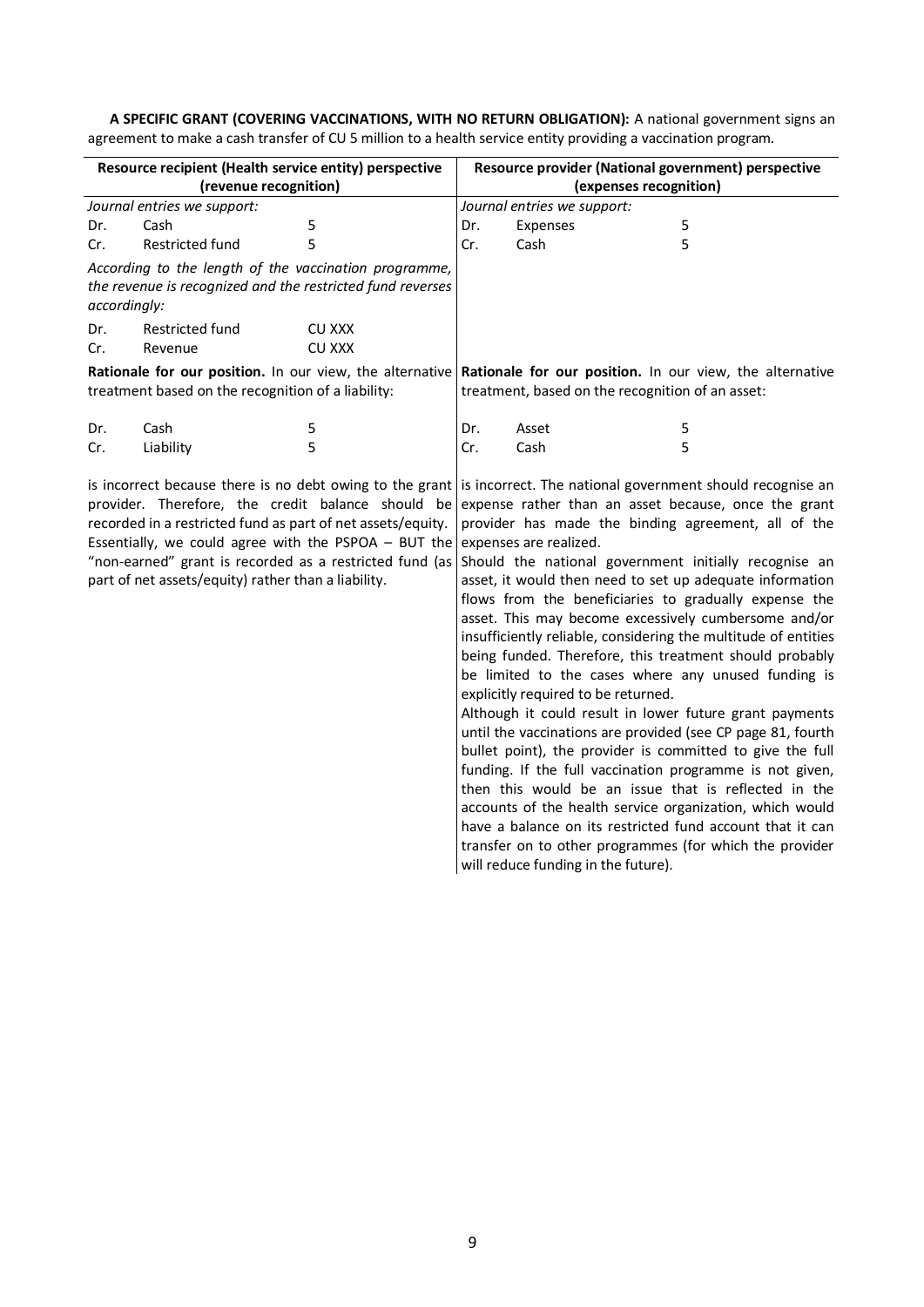**MULTI-YEAR RESEARCH GRANT (WITH OBLIGATION TO RETURN ANY UNUSED CONSIDERATION)**: A national government will provide a research university with a grant of CU 25 million for publishing each of the 5 years' research results. Each instalment is payable at the start of each year.

*This example includes an even allocation of grant payments and reports / other deliverables, leading to a smooth pattern of revenue & expense recognition. It seems more likely that the allocation would be 'lumpy' with more reporting later in the project and it is not clear whether this would change the pattern of revenue & expense recognition.*

| Resource recipient (Research University) perspective                       |            |   |     | Resource provider (National government) perspective                                                                                                                                                                                                                                                     |  |   |                                                                                                                                                                                                                                                                                                                                                                                                                                                                                                 |
|----------------------------------------------------------------------------|------------|---|-----|---------------------------------------------------------------------------------------------------------------------------------------------------------------------------------------------------------------------------------------------------------------------------------------------------------|--|---|-------------------------------------------------------------------------------------------------------------------------------------------------------------------------------------------------------------------------------------------------------------------------------------------------------------------------------------------------------------------------------------------------------------------------------------------------------------------------------------------------|
| (revenue recognition)                                                      |            |   |     | (expenses recognition)                                                                                                                                                                                                                                                                                  |  |   |                                                                                                                                                                                                                                                                                                                                                                                                                                                                                                 |
| Journal entries we support:                                                |            |   |     | Journal entries we support:                                                                                                                                                                                                                                                                             |  |   |                                                                                                                                                                                                                                                                                                                                                                                                                                                                                                 |
| Dr.                                                                        | Receivable | 5 | Dr. | Asset                                                                                                                                                                                                                                                                                                   |  | 5 |                                                                                                                                                                                                                                                                                                                                                                                                                                                                                                 |
| Cr.                                                                        | Liability  | 5 | Cr. | Payable                                                                                                                                                                                                                                                                                                 |  |   |                                                                                                                                                                                                                                                                                                                                                                                                                                                                                                 |
| derecognizes the corresponding liability:                                  |            |   |     | When the results of the 1 <sup>st</sup> milestone are published, the When the results of the 1 <sup>st</sup> milestone are published, the<br>university recognizes revenue of $CU$ 5 million and national government recognizes an expense of CU 5 million<br>and derecognizes the corresponding asset: |  |   |                                                                                                                                                                                                                                                                                                                                                                                                                                                                                                 |
| Dr.                                                                        | Liability  | 5 | Dr. | Expense                                                                                                                                                                                                                                                                                                 |  | 5 |                                                                                                                                                                                                                                                                                                                                                                                                                                                                                                 |
| Cr.                                                                        | Revenue    | 5 | Cr. | Asset                                                                                                                                                                                                                                                                                                   |  |   |                                                                                                                                                                                                                                                                                                                                                                                                                                                                                                 |
| the work is not carried out and the reports are not expense:<br>published. |            |   |     | Rationale for our position. In our view, this treatment is Rationale for our position. In our view, the alternative<br>correct since the grant is returnable by the University if treatment, based on the immediate recognition of an                                                                   |  |   |                                                                                                                                                                                                                                                                                                                                                                                                                                                                                                 |
|                                                                            |            |   | Dr. | Expense                                                                                                                                                                                                                                                                                                 |  | 5 |                                                                                                                                                                                                                                                                                                                                                                                                                                                                                                 |
|                                                                            |            |   | Cr. | Liability                                                                                                                                                                                                                                                                                               |  | 5 |                                                                                                                                                                                                                                                                                                                                                                                                                                                                                                 |
|                                                                            |            |   |     |                                                                                                                                                                                                                                                                                                         |  |   | is incorrect, because the funding agreement contains a<br>return obligation (i.e., a condition) imposed on the<br>research university. Accordingly, the national government<br>has to recognise an asset to reflect the university's<br>unfulfilled condition that can be enforced by the national<br>government. This is an asset because it can be considered<br>as a resource controlled by the national government until<br>the condition is fulfilled and it was a result of a past event. |